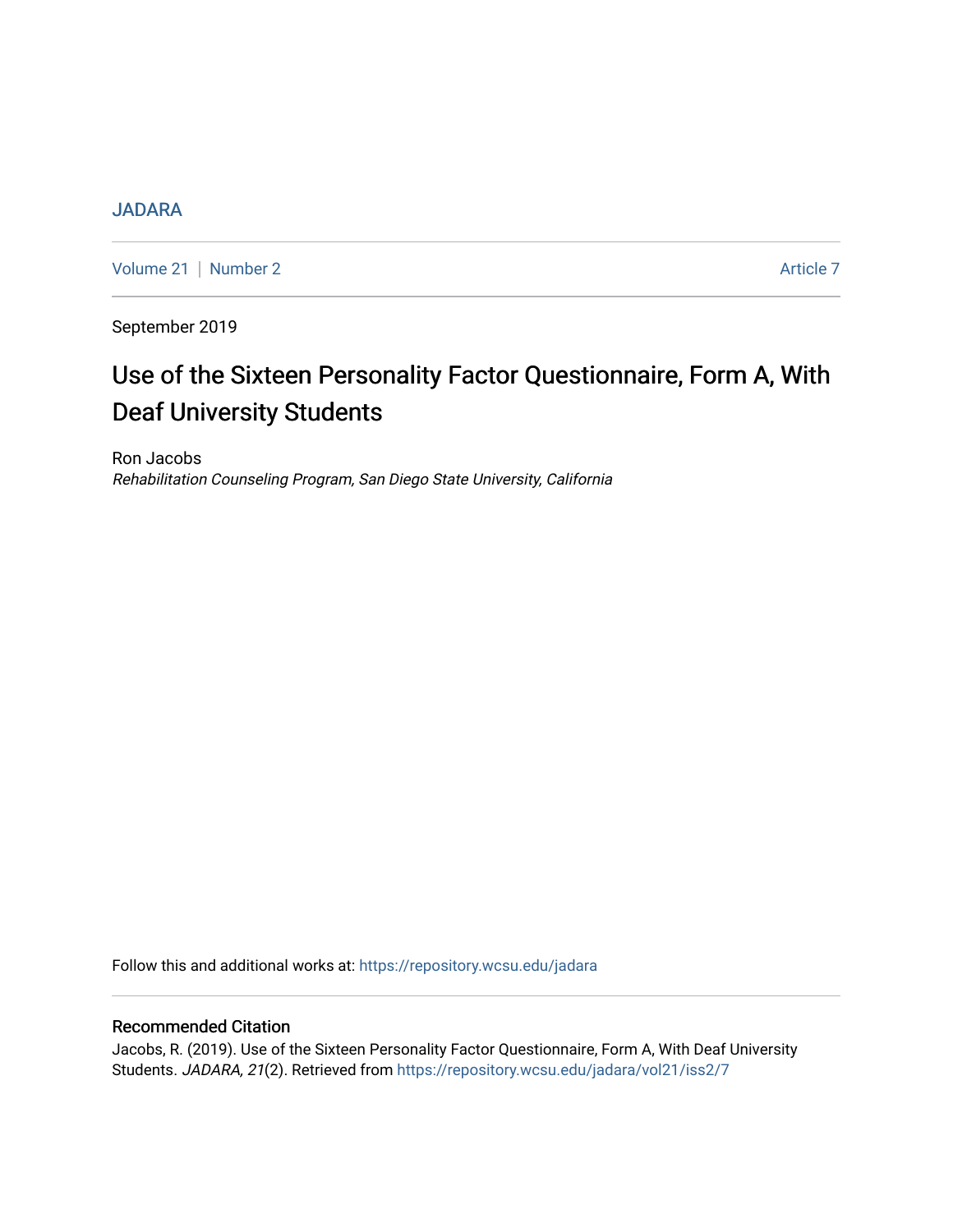#### Ron Jacobs Rehabilitation Counseling Program San Diego State University San Diego, OA 92182

Numerous investigations have been under taken to discern which standardized paper-andpencil personality inventories, if any, are appro priate for use with deaf individuals; (Bannowsky, 1983; Dwyer & Wincenciak, 1977; Jensema, 1975a, 1975b; Levine, 1978; Shafqat, 1986; Trybus, 1973; Vemon & Brown, 1964; Watson, 1979). One such instrument that has received considerable attention is the Sixteen Personality Factor Questionnaire (16PF). This instrument was developed by R. B. Cattell and subsequently refined by Cattell and his associates through numerous factor analytical studies (Cattell, Eber and Tatsuoka, 1982). This inventory purports to measure fifteen relatively orthogonal traits of personality and a sixteenth trait Cattell refers to as "fluid" and "crystallized" intelligence. These sixteen measures refer to the source traits, or innate personality characteristics that are des cribed in Cattell's model of personality (Hall and Lindsey, 1978). The 16PF has been used exten

sively in studies of personality characteristics. From a face validity viewpoint, the 16PF would seem a reasonable choice because of the repor ted claims of factor orthogonality, thus yielding a detailed profile of the individual [Institute for Personality and Ability Testing (IPAT) 1986, 1970]. A score profile obtained from the 16PF yields a more global profile than a more unidimensional inventory such as the Tennessee Self Concept Scale. Another advantage of the 16PF over other paper-and-pencil inventories is that it is designed to describe attributes of normal per sonality in contrast to other instruments that dis cern and quantify the existence of pathological traits such as the Minnesota Multiphasic Per sonality Inventory (Anastasi, 1982).

Each of the 16 factors is normally distributed and expressed in "sten" scores. The factor iden tifications as well as descriptors of the end points of each of the 16 continua are shown in Figure 1. There are five forms of the 16 PF. Two equivalent

| Factor         | Low Score Meaning    | <b>High Score Meaning</b> |
|----------------|----------------------|---------------------------|
| A              | Reserved             | Outgoing                  |
| в              | Less intelligent     | More intelligent          |
| C              | Affected by feelings | <b>Emotionally stable</b> |
| Е              | Humble               | Assertive                 |
| F              | Sober                | Happy-Go-Lucky            |
| G              | Expedient            | Conscientious             |
| H              | Shy                  | Venturesome               |
| I              | Tough-minded         | Tender-minded             |
| L              | Trusting             | <b>Suspicious</b>         |
| M              | Practical            | Imaginative               |
| N              | Forthright           | Shrewd                    |
| O              | Confident            | Apprehensive              |
| $Q_{1}$        | Conservative         | Experimenting             |
| $\mathsf{Q}_2$ | Group dependent      | Self-sufficient           |
| $\mathbf{Q_3}$ | Impulsive            | Self-controlled           |
| $Q_4$          | Calm                 | Tense                     |

# Figure 1 16 PF Factors and Descriptions of Endpoints of each Dimension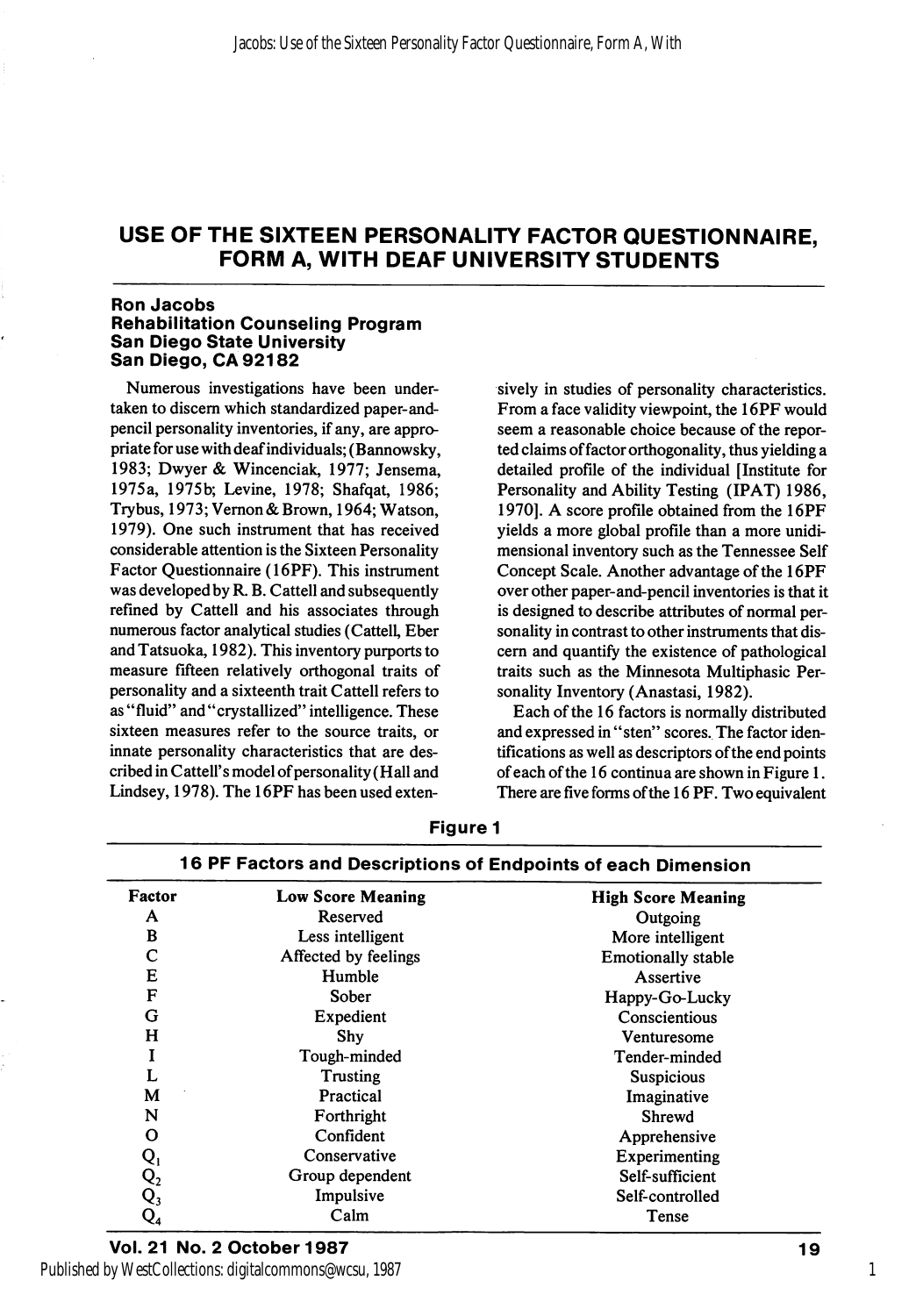forms, A and B, contain 187 items each and require a seventh grade reading level. Equivalent forms C and D contain 105 items each and require about a sixth grade reading level. Form E con tains 128 items and requires a third grade read ing level. Form E is intended for use with adults who have achieved a limited educational perspec tive (Cattell et al. 1982). Recent refinement of the 16PF has produced four dimensions or secon dary source traits through second-order factor rotations. These second order factors are QI, Intro version vs. Extroversion; OII, Low Anxiety vs. High Anxiety; QIII, Tender Minded vs. Tough Poise; and QIV, Subduedness vs. Independence.

Reviews of the 16PF for its use with the general population have produced some favorable com ments as well as some serious caveats (Bloxom, 1978; Bolton, 1978). While the 16PF is recog nized as having a strong empirical basis for its development and refinement, questions are raised about the discrepancies across factor reliabilities reported by Cattell et al. (1982). These dis crepancies further suggest questions about the content validities of factors with low reliabilities. One consistent criticism noted is that question able reliability was obtained when only one form was administered as opposed to assessment with equivalent forms (Form A with Form B, or Form C with Form D). The most serious concerns were stated about the appropriateness of Form E. These concerns suggested that certain items required higher than a third grade reading level; the supplemental manual for Form E was inade quate; there was no equivalent form; and, the limited language level might adversely affect the precision of the item statement. Additionally, Form E differs from the other four forms in that Forms A through D allow for a three-option re sponse to each item (except for factor B) while Form E requires a two-option response. Con cerns of these reviewers appear to be substan tiated by Cattell, et al. (1982) and IPAT (1986) who suggested the most reliable and valid score profiles would be obtained through an equivalent forms administration, and in cases of a single form administration. Form A would be the pre ferred choice over all other forms. A concept basic to psychometrics is that a good instrument is comprised of an accurate sample of items from a hypothetical item universe of infinite size. Follow ing this concept of content validity, the larger the sample, the more likely content validity has been

achieved (Nunnally, 1967). It then seems reason able that Form A, with its 187 items would pro bably have higher content validity than Form E with its 128 items. Further, the items of Form A are stated in a richer language base with less re strictions on descriptive ability than Form E. Form E responses to each item are on a twopoint continuum as opposed to a three-point con tinuum and therefore more restrictive in terms of ability to reflect a range of attitudes or values. These issues raise serious concerns about the use of Form E with the general population.

Having reviewed these concerns about the use of the I6PF-E with the general population, the following discussion will focus on the use of the 16PF-E with the deaf population. Trybus (1973) and Jensema (1975 a, 1975b) explored the use of the 16PF-E with deaf students enrolled at Gallaudet University. Their investigations raised questions about the extreme mean response scores on some items, the low, and in some cases, nega tive reliability coefficients obtained for certain factors and the inappropriateness of generalizing findings based on this group of deaf individuals to the deaf population in general.

Dwyer and Wincenciak (1977) and Shafqat (1986) investigated the possibility of administer ing the 16PF to deaf subjects using Sign Language. Dwyer and Wincenciak (1977) focused their investigation upon factors C, E and H of Form E. They compared an American Sign Language administration of these three factors to the stan dard paper-and-pencil administration. They concluded that the two forms of administration were not interchangeable and that further research was needed to determine which form of adminis tration, if either, would be most valid for this group. Shafqat (1986) focused her investigation on an administration of Form A in Pidgin Signed English. The conclusions made in this pilot study were that this type of administration of Form A may prove to be a more culture-fair assessment than a paper-and-pencil format for the subjects participating in this study. The computerized interpretation of score profiles also suggested opportunities to incorporate this data into career counseling, career training and career placement applications. Bannowsky (1983) investigated the relevance of Form E to assess vocational interest patterns among prelingually deaf adults. A serious concern he raised regarding Form E was that normative data provided by the publishers was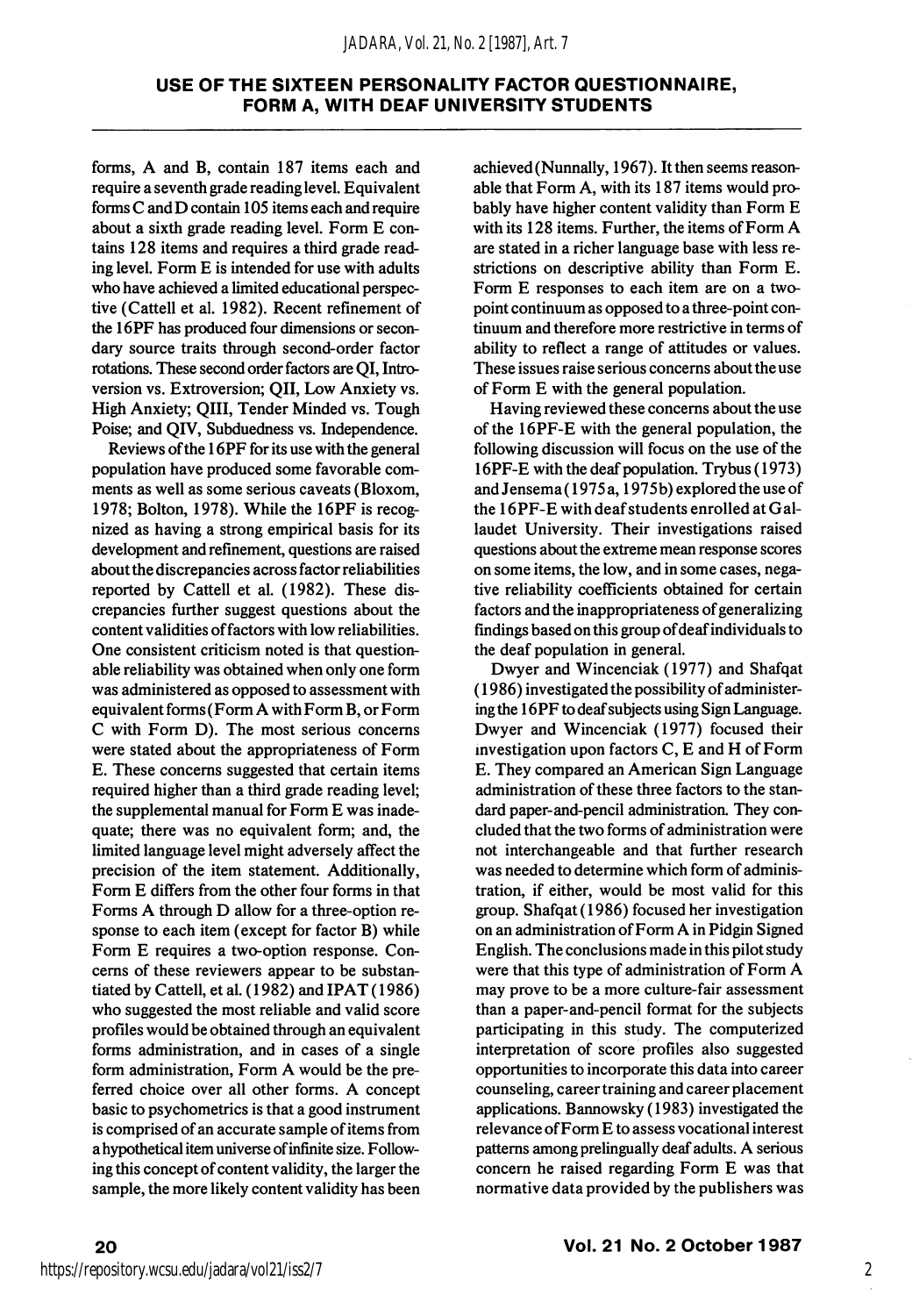generated primarily from rehabilitation pop ulations. This raises questions about the appropri ateness of using career interest factors measured by Form E with the non-client, post-secondary deaf student population. Jones (1983) conduc ted an investigation of the Form E with a visually impaired rehabilitation client group. He re-worded several items in an attempt to make the overall form more culture-fair for this particular group. In this sense, he was responding to the same con cerns raised by Dwyer and Wincenciak (1977) and Shafqat (1986).

Having reviewed the concerns expressed by other investigators regarding the use of the 16PF-E with deaf college students, the following discussion will review the use of the 16PF, Form A with deaf college students.

#### Method

The students in this study represent volunteers from four institutions (California State Univer sity Northridge, Oregon College of Education, Oregon State University and San Diego State University). Their dates of attendance covered a period of time from 1977 through 1986. All students who participated in this study did so on a volunteer basis, not related to any course or program requirement. The academic environ ment in which these students participated would best be described as "mainstreamed." In no case did any of the 77 students, while attending any of the four above-named schools participate in a class where all of the other students were deaf and/or used sign language. In all four schools, there was opportunity to associate with other deaf students, and these 77 individuals typically did so. All 77 availed themselves of academic support services, requesting and receiving inter preters and notetakers for lecture and laboratory classes. This group was comprised of 40 males (52%) and 37 females (48%). The mean age for this group at the time of participation in this study was 24.84 years. Audiometric information on 95 percent of this group  $(n=73)$  indicated a "better ear average" (ISO) of 89.93 dB. The average age of onset loss was 1.51 years of age with 52 records (71%) indicating congenital loss. Regarding educational background, 45 students (58%) attended day schools and programs, 16 students (21%) attended residential school pro grams and another 16 students (21%) attended some combination of residential and day pro grams. All 77 students had satisfied the standard

requirements for admission to these four state institutions. They were enrolled primarily in undergraduate liberal arts courses that were a part of each respective institution's regular offerings. At the time of participation, 23 students (30%) were enrolled in graduate level coursework, primarily in the areas of counseling, special education, and special education admini stration. Thirty-five students (45%) were upper division undergraduates and the remaining 19 students (25%) were lower division undergrad uates. Four of these students (5%) were on academic probation as defined by their respec tive institutions of attendance at the time of par ticipation. Twenty-one of these students (27%) had attended Gallaudet University or the National Technical Institute for the Deaf and fourteen of these students had earned their B.A. degrees from these two institutions. Score profiles on standardized tests such as the Scholastic Aptitude Test and the Graduate Record Examination indi cated that while these students scored below the national norms on these measures, their com petency level with written English was above the seventh grade requirement specified in the use of the 16PF Form A. Further evidence ofthis group's competency with written English was provided by the overall success of this group in English courses and scores from such measures as the Michigan Test of English Proficiency.

As can be seen by the demographic charac teristics and academic records of this group, they represent a very unusual group of individuals. Several of these people were employed in pro fessional leadership roles in the areas of educa tion, rehabilitation, and other social services. This group has been educated in a predomin antly "mainstreamed" format, and has selfselected an opportunity to pursue a Bachelors or Masters degree in a "mainstreamed" setting. They are, in general, a severely to profoundly deaf group who lost their hearing congenitally or early in life. While this group unanimously expressed preference for sign language interpret ing to facilitate their information reception in the learning situation, they demonstrated by their academic success the ability to process written English. While a significant percentage of this group attended Gallaudet University, caution must be taken about comparing this group with the samples studied by Jensema (1975 a, 1975b) and Trybus (1973). For example, the mean age difference between the Jensema sample  $(X= 19.8)$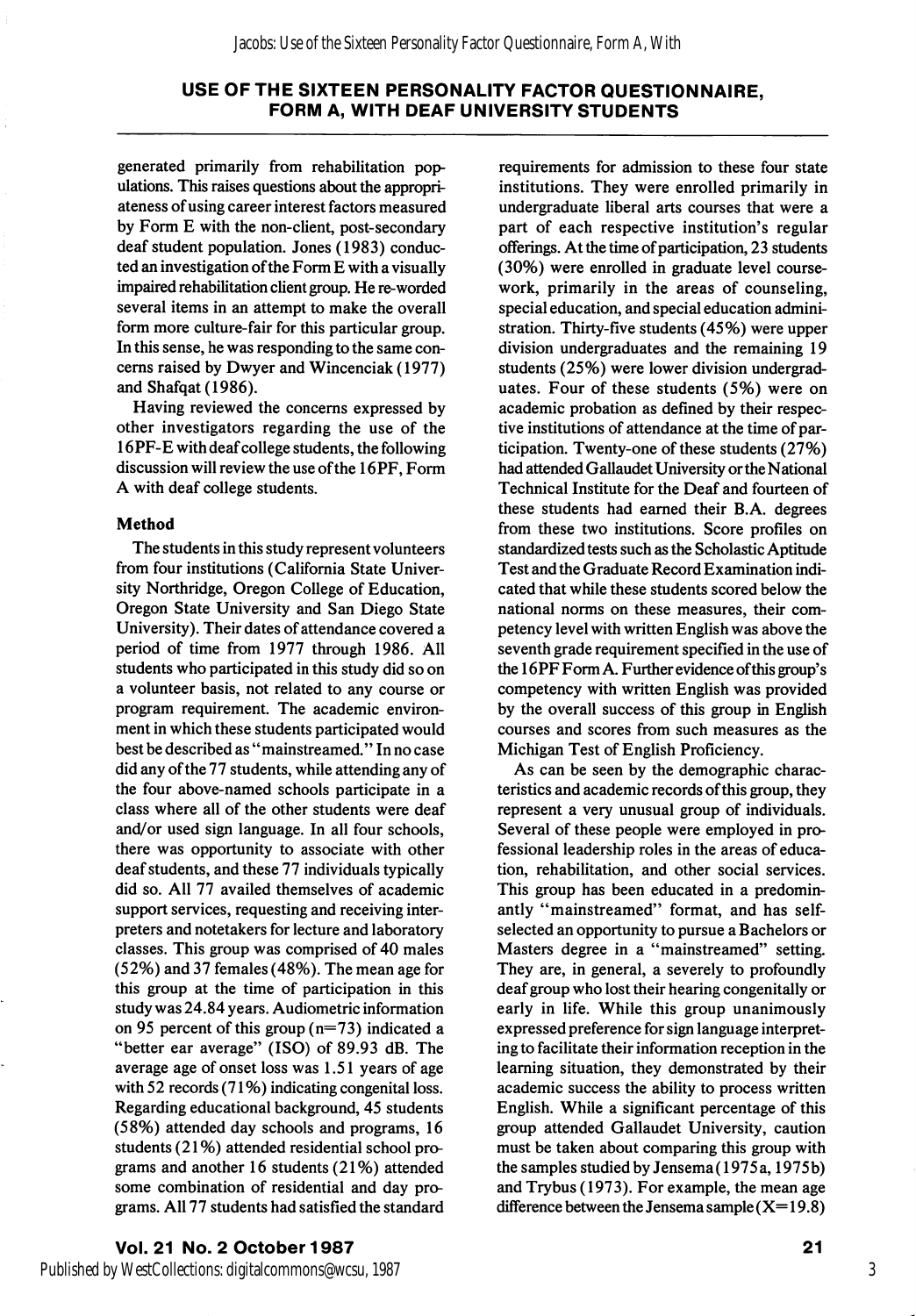and the sample of 77 in this study  $(X=24.84)$  is five years. Additionally, for reasons that have been discussed previously, it may be inappro priate to compare score profiles obtained by Form E to Form A, even if the populations were matched on demographic and other characteristics.

The method of administering the 16PF-A to this group varied from one-to-one testings to small group testing situations. In all cases, how ever, the students were instructed via Pidgin Signed English to read the test instructions, com plete the practice items and proceed with the test in accordance with the published format for administration.

#### Results

The following discussion will focus on the aggregate score profiles obtained on this group of 77 students. The mean raw scores and standard deviations for each of the 16 factors are reported in Table 1. These scores are compared to the published norms for the combined male and female college student population for Form A as well as the combined male and female general popula tion for Form A. The raw scores for this study  $\text{group} (N=77)$  were then converted to aggregate sten scores for each factor. Sten score conver sions were computed two ways; by using published college student norm data and general popula-

# Table 1

# Raw Score Comparisons Between Study Group, (N=77), and the Published General Population Norms and College Student Norms

|                | <b>Deaf Student</b><br><b>Scores</b><br>$(N=77)$ |      | <b>General Population</b><br>Norm Group<br>$(N=2984)$ |      | <b>College Student</b><br><b>Norm Group</b><br>$(N=4272)$ |      |  |
|----------------|--------------------------------------------------|------|-------------------------------------------------------|------|-----------------------------------------------------------|------|--|
|                | X                                                | S.D. | X                                                     | S.D. | X                                                         | S.D. |  |
| A              | 7.27                                             | 1.74 | 10.75                                                 | 3.25 | 10.93                                                     | 3.45 |  |
| B              | 10.61                                            | 2.58 | 7.04                                                  | 2.17 | 8.83                                                      | 1.89 |  |
| $\mathbf C$    | 13.81                                            | 3.00 | 16.07                                                 | 4.07 | 15.23                                                     | 3.90 |  |
| E              | 13.16                                            | 2.70 | 12.08                                                 | 4.30 | 12.93                                                     | 4.36 |  |
| F              | 13.48                                            | 2.82 | 13.86                                                 | 4.25 | 16.63                                                     | 4.42 |  |
| G              | 11.00                                            | 3.66 | 13.08                                                 | 3.39 | 11.88                                                     | 3.72 |  |
| $\mathbf H$    | 12.45                                            | 3.07 | 13.85                                                 | 5.50 | 13.58                                                     | 5.79 |  |
| I              | 11.10                                            | 2.81 | 11.18                                                 | 4.05 | 11.67                                                     | 4.20 |  |
| L              | 8.94                                             | 2.65 | 6.80                                                  | 3.42 | 8.38                                                      | 3.38 |  |
| M              | 11.75                                            | 2.97 | 13.08                                                 | 3.79 | 12.81                                                     | 3.60 |  |
| N              | 10.89                                            | 3.02 | 9.80                                                  | 2.94 | 8.75                                                      | 2.80 |  |
| $\mathbf o$    | 11.84                                            | 3.12 | 10.09                                                 | 4.12 | 10.70                                                     | 3.89 |  |
| $Q_{1}$        | 10.51                                            | 2.39 | 8.59                                                  | 3.16 | 9.15                                                      | 3.41 |  |
| $\mathsf{Q}_2$ | 11.68                                            | 2.37 | 10.23                                                 | 3.55 | 10.08                                                     | 3.68 |  |
| $\mathbf{Q}_3$ | 9.61                                             | 2.96 | 12.89                                                 | 3.35 | 11.70                                                     | 3.28 |  |
| $\mathsf{Q}_4$ | 12.30                                            | 3.00 | 11.82                                                 | 4.85 | 13.43                                                     | 4.81 |  |

4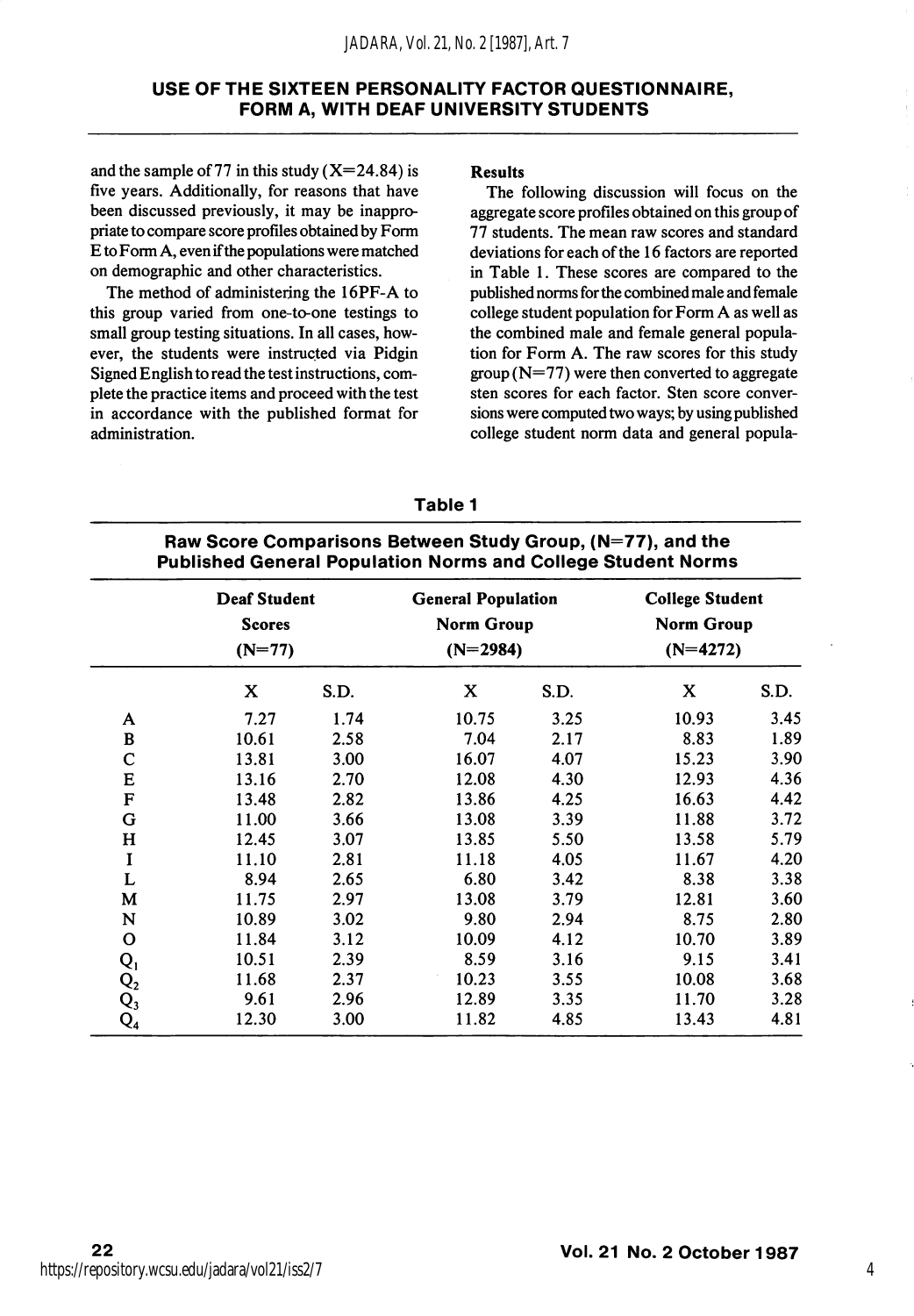#### Jacobs: Use of the Sixteen Personality Factor Questionnaire, Form A, With

## USE OF THE SIXTEEN PERSONALITY FACTOR QUESTIONNAIRE, FORM A, WITH DEAF UNIVERSITY STUDENTS

Table 2

| Aggregate Sten Score Profiles (N=77) Based Upon Published<br><b>College Student and General Population Norms</b> |                         |                           |  |  |  |
|------------------------------------------------------------------------------------------------------------------|-------------------------|---------------------------|--|--|--|
| <b>Factor</b>                                                                                                    | <b>College Students</b> | <b>General Population</b> |  |  |  |
| A                                                                                                                | 3.12                    | 3.12                      |  |  |  |
| B                                                                                                                | 7.43                    | 8.54                      |  |  |  |
| $\mathbf C$                                                                                                      | 4.25                    | 4.25                      |  |  |  |
| E                                                                                                                | 6.07                    | 6.58                      |  |  |  |
| $\mathbf F$                                                                                                      | 4.49                    | 5.18                      |  |  |  |
| G                                                                                                                | 5.00                    | 4.00                      |  |  |  |
| н                                                                                                                | 5.66                    | 5.19                      |  |  |  |
| I                                                                                                                | 5.05                    | 5.05                      |  |  |  |
| L                                                                                                                | 5.59                    | 6.71                      |  |  |  |
| M                                                                                                                | 5.34                    | 5.34                      |  |  |  |
| N                                                                                                                | 6.54                    | 6.54                      |  |  |  |
| O                                                                                                                | 6.46                    | 6.46                      |  |  |  |
|                                                                                                                  | 6.31                    | 7.36                      |  |  |  |
| $\begin{matrix} \mathrm{Q}_1 \ \mathrm{Q}_2 \ \mathrm{Q}_3 \ \mathrm{Q}_4 \end{matrix}$                          | 6.37                    | 6.37                      |  |  |  |
|                                                                                                                  | 4.27                    | 3.20                      |  |  |  |
|                                                                                                                  | 5.59                    | 6.15                      |  |  |  |

tion norm data. These aggregate sten scores are shown in Table 2. Since sten scores are standar dized with a mean of 5.5, it can be seen by inspecting Table 2 that there is a better "fit" between the sample (N=77) and the college stu dent norm group than there is between the sam ple and the general population norm group. This better fit (lying closer to the mean of 5.5) is observed in factors B, E, G, H, L,  $Q_1$ ,  $Q_3$ , and Qj. There was no difference in the average sten

scores between the college and general population norms on factors  $A, C, I M, N, O$ , and  $Q<sub>2</sub>$ . On only one factor, Factor F, was the sample mean score closer to the norm of the general population than the college student norm. Another" goodnessof-fit" indication for this group is that only the sten scores for Factors A and B are considered "extreme" for a group profile using general pop ulation norms, and when using college norms only the score for Factor A is extreme. An "extreme"

| aure |  |
|------|--|
|------|--|

|   | <b>Source Trait</b> |   | $\mathbf{A}$ | $\mathbf{B}$ | C | $\mathbf{E}$ | $\mathbf{F}$ | G | $\mathbf{H}$ | 1 | L | M | N | O | $Q_1$ | $\mathbf{Q}_2$ |  |
|---|---------------------|---|--------------|--------------|---|--------------|--------------|---|--------------|---|---|---|---|---|-------|----------------|--|
|   |                     |   |              |              |   |              |              |   |              |   |   |   |   |   |       |                |  |
|   |                     | Q |              |              |   |              |              |   |              |   |   |   |   |   |       |                |  |
|   |                     |   |              |              |   |              |              |   |              |   |   |   |   |   |       |                |  |
| S |                     |   |              |              |   |              |              |   |              |   |   |   |   |   |       |                |  |
|   |                     | 6 |              |              |   |              |              |   |              |   |   |   |   |   |       |                |  |
| Е | <b>MEAN</b>         |   |              |              |   |              |              |   |              |   |   |   |   |   |       |                |  |
| N |                     |   |              |              |   |              |              |   |              |   |   |   |   |   |       |                |  |
| S |                     | 2 |              |              |   |              |              |   |              |   |   |   |   |   |       |                |  |
|   |                     |   |              |              |   |              |              |   |              |   |   |   |   |   |       |                |  |

College Students

— — — - General Population

Published by WestCollections: digitalcommons@wcsu, 1987

5

23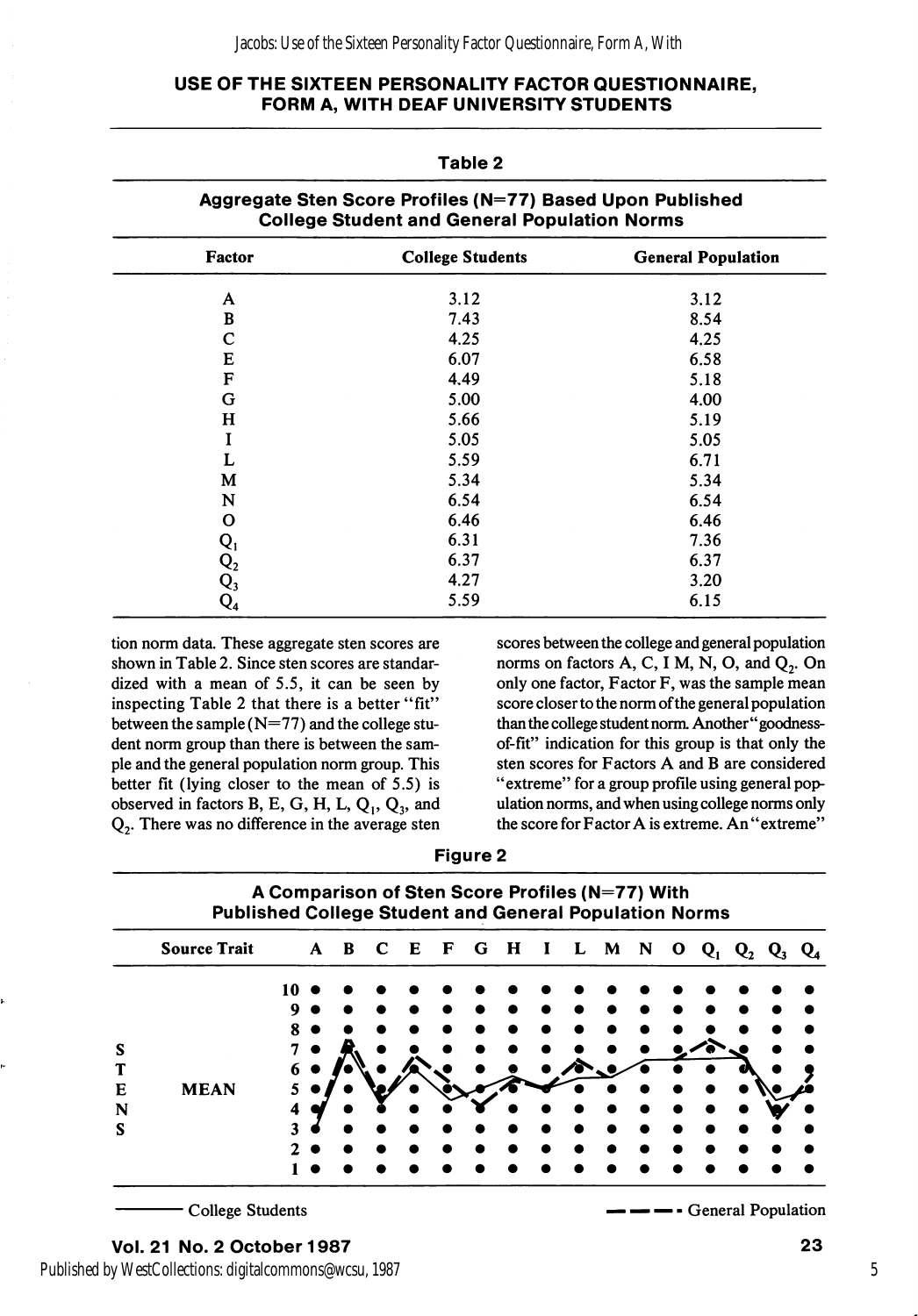score for a group profile is a sten score of three or below or eight or above (IPAT, 1986). Sten score profiles for both groups are compared in Figure 2. A third goodness-of-fit assessment was conducted by determining the probability that the raw factor score profile of this group  $(N=77)$ was a representative sample of the published college student norm group. By using this pro cedure it was determined that sample mean Factor scores for Factors E, I and L were not significantly different from the college student norms. For all other factors, a significant dif ference was observed (t  $(77)$  > 1.71, p <.05). This finding may be a reflection of the small sam ple size. It does nonetheless indicate, by a more stringent measure than the two previously de scribed goodness-of-fit procedures, that there is evidence to indicate that this profile of scores obtained from 77 deaf college students may not be truly representative of college students in general.

Reliability data from this administration was obtained by using Kuder-Richardson estimates. Bearing in mind the cautions previously stated about comparing this sample to the 818 students assessed by Jensema (1975b) and the fact that the two different forms may not be congruent enough to warrant a comparison of factor scores, the reliability coefficients obtained raise similar concerns to those expressed by Jensema(1975 a, b). The reliability coefficients appear in Table 3.

While no reliability coefficients reached zero or negative values as was found by Jensema (1975b), a coefficient as low as .045 (for Factor F) suggests a measure so laden with error variance that its utility as a descriptive tool cannot be trus

ted without additional substantiating evidence. Further, the discrepancy among reliability coef ficients, from a low of .045 for Factor F to a high of .721 for Factor G suggests the possibility that the content validity for this administration of Form A is questionable as suggested by Bloxom (1978).

In comparing the internal consistency estimates obtained from this study with reliability figures reported by Cattell, et al. (1982), it is significant to note that even when larger samples and multi ple equivalent forms are used, some of the coef ficients are still as low as the .7 range. Cattell, et al. (1978) reported profile scores on a sample of deaf subjects  $(N=37)$  that differed considerably from the sample studied in this investigation. The discrepancy between the score profiles of Cattell's group  $(N=37)$  and the current study group  $(N=77)$  may be accounted for by small sample size, and the Cattell subjects who were included in the norming data possessed a variety of illnesses and disabilities in addition to deaf ness. Also, Cattell's scores (N=37) were derived from Form E of the instrument. In this context, deaf subjects' score profiles are reported by Cat tell, et al. (1978) with an orientation toward physical disability and accompanying psy chological problems. It would therefore seem more appropriate to look at the group of deaf individuals in the current study who chose to par ticipate and who demonstrated success in com petitive, post-secondary academic problems, from a non-pathological, "cultural" perspective.

#### Discussion

This study explored the use of the 16PF, Form A with a group of successful deaf college students

| Factor | Coefficient | Factor | Coefficient |  |  |
|--------|-------------|--------|-------------|--|--|
| A      | .301        |        | .175        |  |  |
| в      | .301        | м      | .130        |  |  |
|        | .344        | N      | .506        |  |  |
| Е      | .147        | О      | .280        |  |  |
| F      | .045        |        | .084        |  |  |
| G      | .721        |        | .110        |  |  |
| н      | .391        |        | .499        |  |  |
|        | .375        |        | .222        |  |  |

Table 3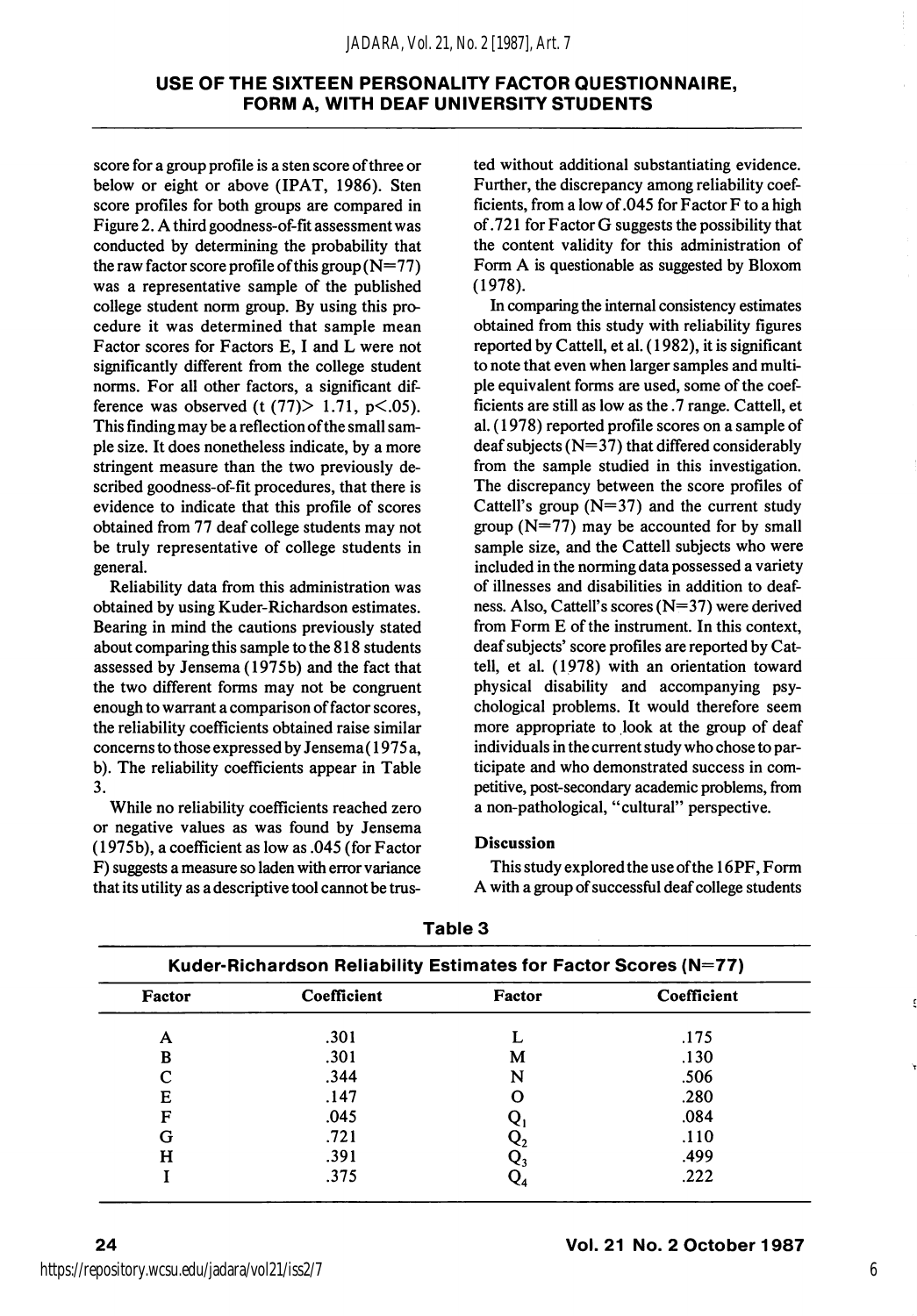who evidenced the capability to read and under stand the instrument. Given the psychometric properties of Form A as compared to Form E that has been used in other investigations with deaf subjects, Form A would appear to be the form of choice over Form E, if it can be shown that examinees meet the seventh grade reading requirements. While reliability coefficients obtained from administration to the current sam ple were slightly higher on some factors than those obtained by Jensema (1975b) they were lower than those reported by Cattell, et al. (1978). Content validity appears to be questionable also.

A comparison of the score profile for this group to the Gallaudet University sample, rehabilita tion client norms and other disability group norms reported by Cattell, et al. (1978) would appear questionable because of discrepancies in the two forms (A and E) and discrepancies in sample size as well as demographic characteristics. An additional issue that suggests the inappropriateness of such a comparison is the "disability" and "pathology" orientation described by Cattell, et al. (1978) and the "cultural" orientation of the group investigated in this study.

In spite of the fact that reliability and validity data for this sample were below the published figures for the 16PF (Cattell et al., 1978), the data did reveal impressive internal consistency coefficients for a single administration of one form (Form A) to a relatively small sample  $(N=77)$ . In addition, the score profile obtained on this group indicated that they are best de scribed as a group of college students. In con sidering the demographic characteristics of this group, their impressive academic accom plishments, their voluntary status as subjects, and the fact that they selected a post-secondary academic experience, the score profile yielded in this study suggests acceptable construct validity.

Given the relatively impressive internal con sistency coefficients obtained in this small sample and the fact that the most reliabile admini strations of this instrument with other groups have been obtained through the combined use of forms A and B, it is recommended that more deaf individuals who possess the necessary academic ability be assessed with Forms A and B of the 16PF to ascertain the consistency of the findings in the current study. It is further recommended that alternate forms of administration, such as American Sign Language, be validated with similar groups of deaf subjects and subsequently tested for application with other deaf subjects whose academic backgrounds differ.

7